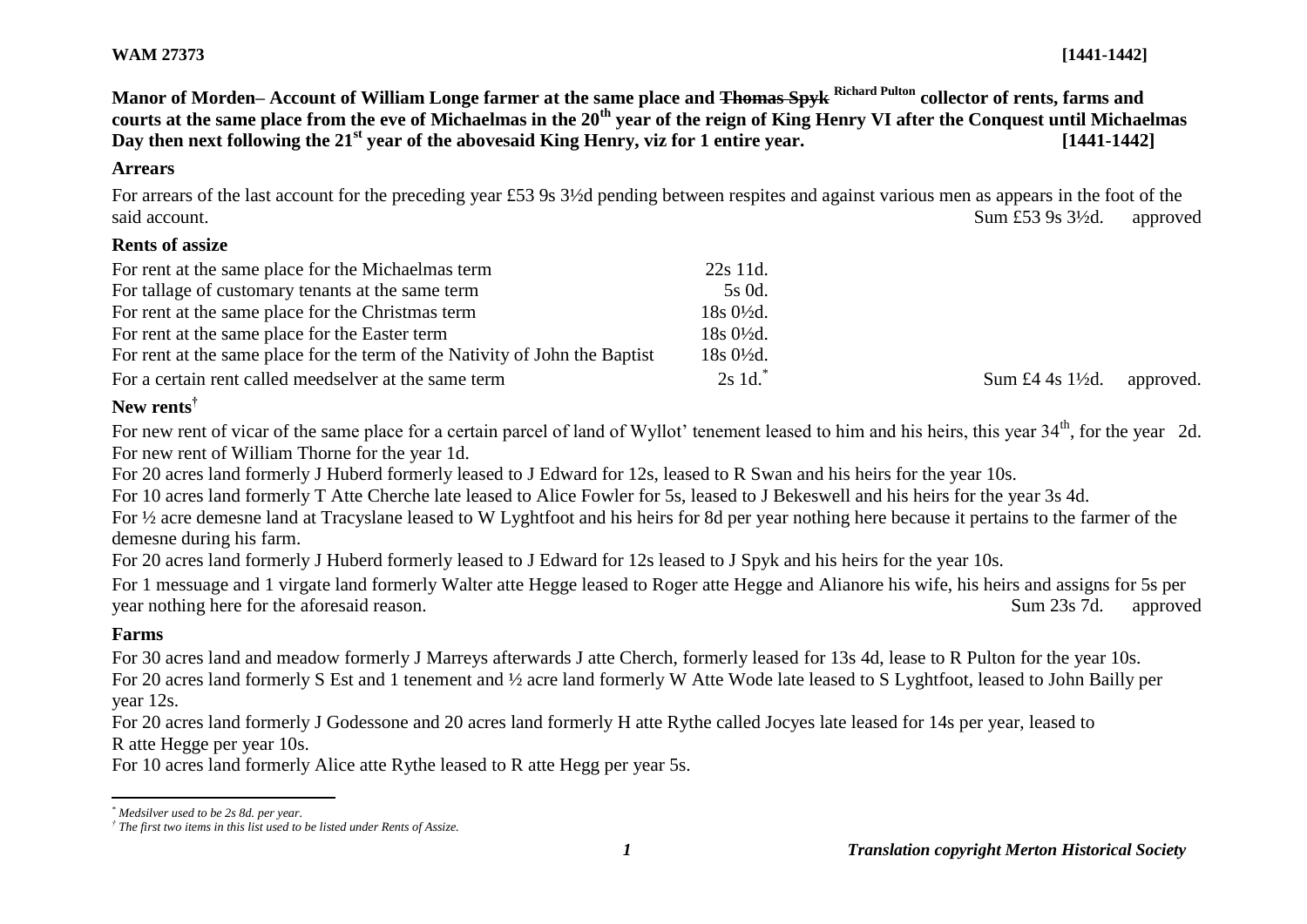## **WAM 27373 [1441-1442]**

| For 10 acres land formerly H atte Rythe called Rykedons formerly leased for 5s 6d, afterwards for 4s, leased to J Michel per year 3s.<br>For 3 cottages formerly John Flessh and 1 tenement and 1 acre demesne land formerly leased to B Poppsent leased to S Popsent and W Bron 8d.<br>For 1 toft parcel of the Rectory leased to S Lyghtfoot per year 6d.<br>For a toft and 20 acres land called Lotekyns late leased for 8s, leased to S Lyghtfoot per year 7s. | Sum 49s $2d^{\ddagger}$ | approved |
|--------------------------------------------------------------------------------------------------------------------------------------------------------------------------------------------------------------------------------------------------------------------------------------------------------------------------------------------------------------------------------------------------------------------------------------------------------------------|-------------------------|----------|
| <b>Rent in kind [redditus mobilis]</b>                                                                                                                                                                                                                                                                                                                                                                                                                             |                         |          |
| For 2 capons of 'head-penny'/chevage sold 8d. For 4 cocks and 6 hens of rent sold, price per head 2d, 20d.<br>For 4½ hurdles for the fold of rent sold, price of each 2d, 9d.                                                                                                                                                                                                                                                                                      | Sum 3s 1d.              | approved |
| Sale of corn                                                                                                                                                                                                                                                                                                                                                                                                                                                       |                         |          |
| For 2 quarter 7 bushels 1 peck wheat sold for farm of the demesne, price of a quarter 4s 6d, 12s. <sup>114d</sup> For 7 quarters barley for farm of the demesne<br>sold, price of a quarter 2s 8d, 18s 8d. For 14 quarters oats for farm of demesne sold, price of a quarter 20d, <sup>2s</sup> 28s.                                                                                                                                                               | Sum 59s 7¼d.            |          |
| <b>Profits of court</b>                                                                                                                                                                                                                                                                                                                                                                                                                                            |                         |          |
| For 1 general Court held at the same place the Monday next before the feast of Simon and Jude<br>9s 2d.                                                                                                                                                                                                                                                                                                                                                            |                         |          |
| For View with Court held at the same place the Wednesday in the feast of St Mark.<br>7s 4d.                                                                                                                                                                                                                                                                                                                                                                        | Sum 16s 6d.             | approved |
| Sum total of receipts with arrears $£65$ 5s $4\frac{1}{4}$ d.                                                                                                                                                                                                                                                                                                                                                                                                      | approved                |          |

### **Rents Resolute, allowances and rent defaults**

Of which in rent resolute of heirs of Thomas Kynewaldeslee for Gildonehelde for the year, 4 terms – 4s. In rent allowance to the beadle both as his office with 2s rent, 2⅛d for tallage and 2d for medselver for the year – 2s 4⅛d. In rent default for 30 acres land formerly J Marreys afterwards W atte Cherche because in the lord's hands and at farm above – 3s. And for tallage 6⅜d and for medselver 2d, for the year – 8⅜d. In rent default for 20 acres land formerly S Est, 20 acres land formerly J Huberd, 20 acres land formerly J Godessone, 20 acres land formerly J atte Rythe called Jocyes and 20 acres called Lotekyns for the aforesaid reason, as for each tenement  $2s - 10s$ . And for tallage as for each tenement 4¼d. <sup>21¼d</sup> And for medselver as for each tenement 2d.<sup>10d</sup> – 2s 7¼d. In rent default for 10 acres land formerly J atte Cherche, 10 acres land formerly Alice atte Rithe and 10 acres land formerly Henry atte Rithe for the aforesaid reason, as for each tenement  $12d - 3s$ . And for tallage for the said tenements,  $^{7/2}$  and for medselver for the aforesaid tenements, as for each tenement  $2d_1$ <sup>6d.</sup> –  $13\frac{1}{8}$ d. In rent default for 1 cottage formerly J Flessh for the aforesaid reason, for the year – 2½d. In rent default for 1 tenement and 1 acre demesne land formerly W atte Wode for the aforesaid reason for the year – 1<sup>1</sup>/<sub>2</sub>d. In rent default for Wyllott' tenement for the aforesaid reason and a parcel thereof leased in new rent above for the year – <sup>1</sup>/2d. Sum 27s 3<sup>3</sup>/<sub>8</sub>d. <sup>§</sup> approved

# **Petty expenses with building costs**

In [*blank*].

# **Expenses of the Treasurer**

In expenses of the treasurer and others with him coming to the same place etc nothing because by farmer. In parchment bought for the roll 6d.Sum 6d.

 $\overline{a}$ *‡ These figures total 48s 2d.*

*<sup>§</sup> These figures only total 27s 1⅜d.*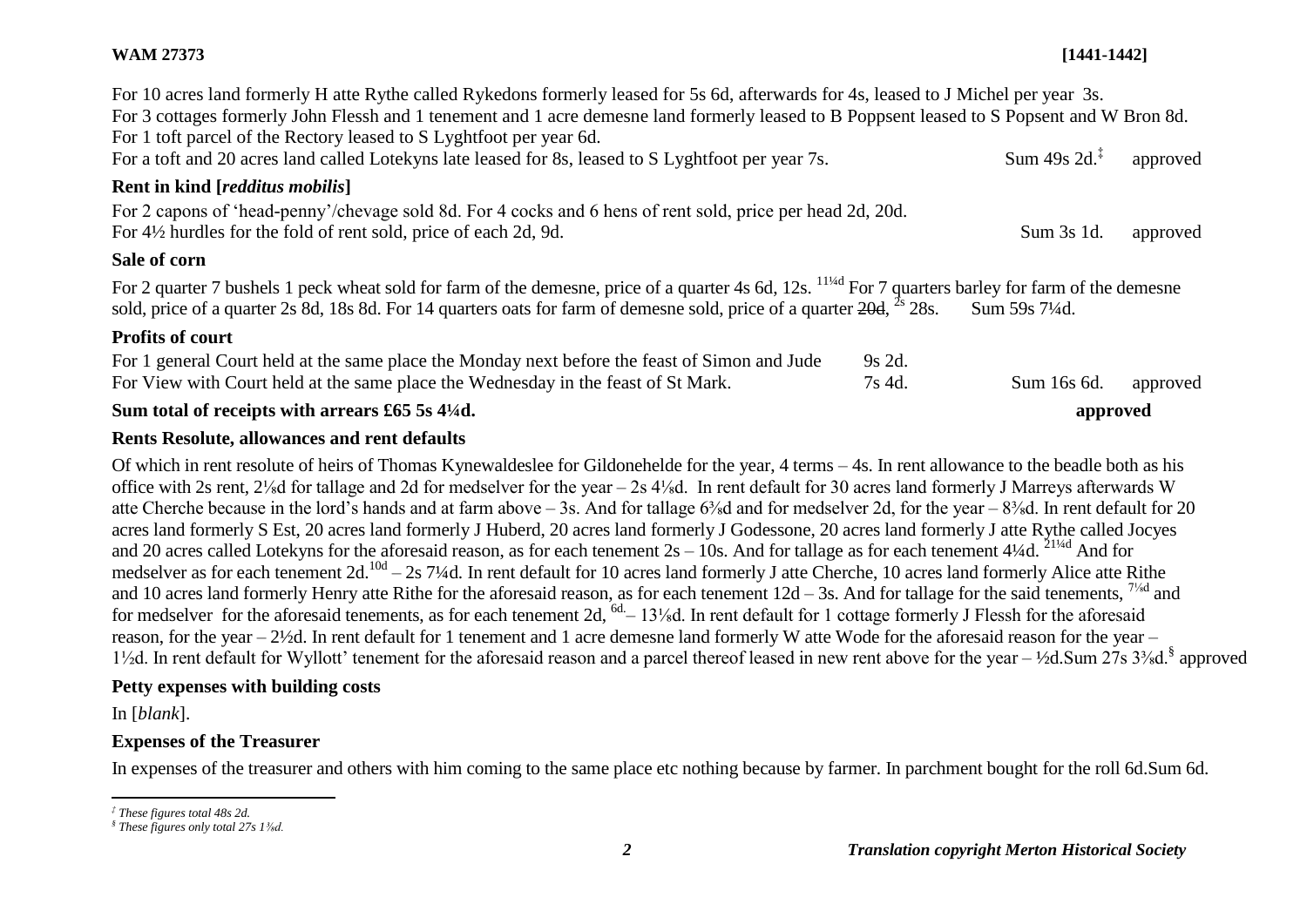## **WAM 27373 [1441-1442]**

# **Cash deliveries**

| September 36s 8d.    | Richard Pulton beadle at the same place delivered to brother Thomas Pomeroy treasurer of Westminster by 1 tally April 53s 4d. and 1 tally                                                                                                                                                                                                                                                                                                                                                                     |     | £4 10 $s$ .                           |  |  |  |
|----------------------|---------------------------------------------------------------------------------------------------------------------------------------------------------------------------------------------------------------------------------------------------------------------------------------------------------------------------------------------------------------------------------------------------------------------------------------------------------------------------------------------------------------|-----|---------------------------------------|--|--|--|
|                      | Also William Longe farmer at the same place delivered to the said treasurer by 1 tally December 26s 8d and 1 tally June 20s 8d.                                                                                                                                                                                                                                                                                                                                                                               |     | 47s 4d.                               |  |  |  |
|                      |                                                                                                                                                                                                                                                                                                                                                                                                                                                                                                               |     | Sum £6 17s 4d.                        |  |  |  |
|                      | <b>Sum of all expenses and deliveries £8 5s 1 % d.</b> And he owes £57 2 % d.                                                                                                                                                                                                                                                                                                                                                                                                                                 |     |                                       |  |  |  |
|                      | Which arrears, however, will be charged in the account for the next year following. And so he is quit in respect of this.                                                                                                                                                                                                                                                                                                                                                                                     |     |                                       |  |  |  |
| £49 10s $3^{3/8}$ d. | Of which respited to the same £7 9s 11 <sup>1</sup> /2d for rent issuing from land and tenement formerly Laurence Conyngton in<br>Ewell and now Thomas Conyngton goldsmith both for the present year and for 12 years preceding, as per year 11s 6½d, **<br>because not able to levy and not fully agreed when he ought to distrain, therefore etc until etc. Examine the schedule of the<br>account for 15th year of the reign of King Henry VI. And so he owes over and above what is respited<br>£49 $10s$ |     |                                       |  |  |  |
| Of which against     | William Mulseye late farmer.                                                                                                                                                                                                                                                                                                                                                                                                                                                                                  | £4  | $11s$ $3\frac{1}{2}d$ .               |  |  |  |
|                      | The lord King for 9 quarters oats 26 years preceding                                                                                                                                                                                                                                                                                                                                                                                                                                                          |     | 18s.                                  |  |  |  |
|                      | <b>Simon Popsent late farmer</b>                                                                                                                                                                                                                                                                                                                                                                                                                                                                              |     | 73s 4d.                               |  |  |  |
|                      | {John Ravenyng Tayllo' [?tailor?] late farmer                                                                                                                                                                                                                                                                                                                                                                                                                                                                 | £14 | $16s$ $3\frac{1}{2}d$ .               |  |  |  |
|                      | The lord King for 7 quarters oats $12^{th}$ year King Henry VI                                                                                                                                                                                                                                                                                                                                                                                                                                                |     | 15s 3d.                               |  |  |  |
|                      | The same lord King for 9 quarters oats for the 9 <sup>th</sup> year of his reign                                                                                                                                                                                                                                                                                                                                                                                                                              |     | 18s.                                  |  |  |  |
|                      | William Goldwyr late beadle                                                                                                                                                                                                                                                                                                                                                                                                                                                                                   |     | 51s 8d.                               |  |  |  |
|                      | Roger Attehegg late farmer                                                                                                                                                                                                                                                                                                                                                                                                                                                                                    |     | 71s 4d.                               |  |  |  |
|                      | <b>William Longe late farmer</b>                                                                                                                                                                                                                                                                                                                                                                                                                                                                              |     | 64s 71/4d.                            |  |  |  |
|                      | John Spyk late beadle                                                                                                                                                                                                                                                                                                                                                                                                                                                                                         | £12 | $3s$ 4 <sup>1</sup> / <sub>2</sub> d. |  |  |  |
|                      | <b>Richard Pulton now beadle</b>                                                                                                                                                                                                                                                                                                                                                                                                                                                                              |     | $47s$ 1\%d.                           |  |  |  |

**Value this year £12 9s 1⅛d.**

l *\*\*\*\* 13 years at 11s 6½d = £7 10s 0½d*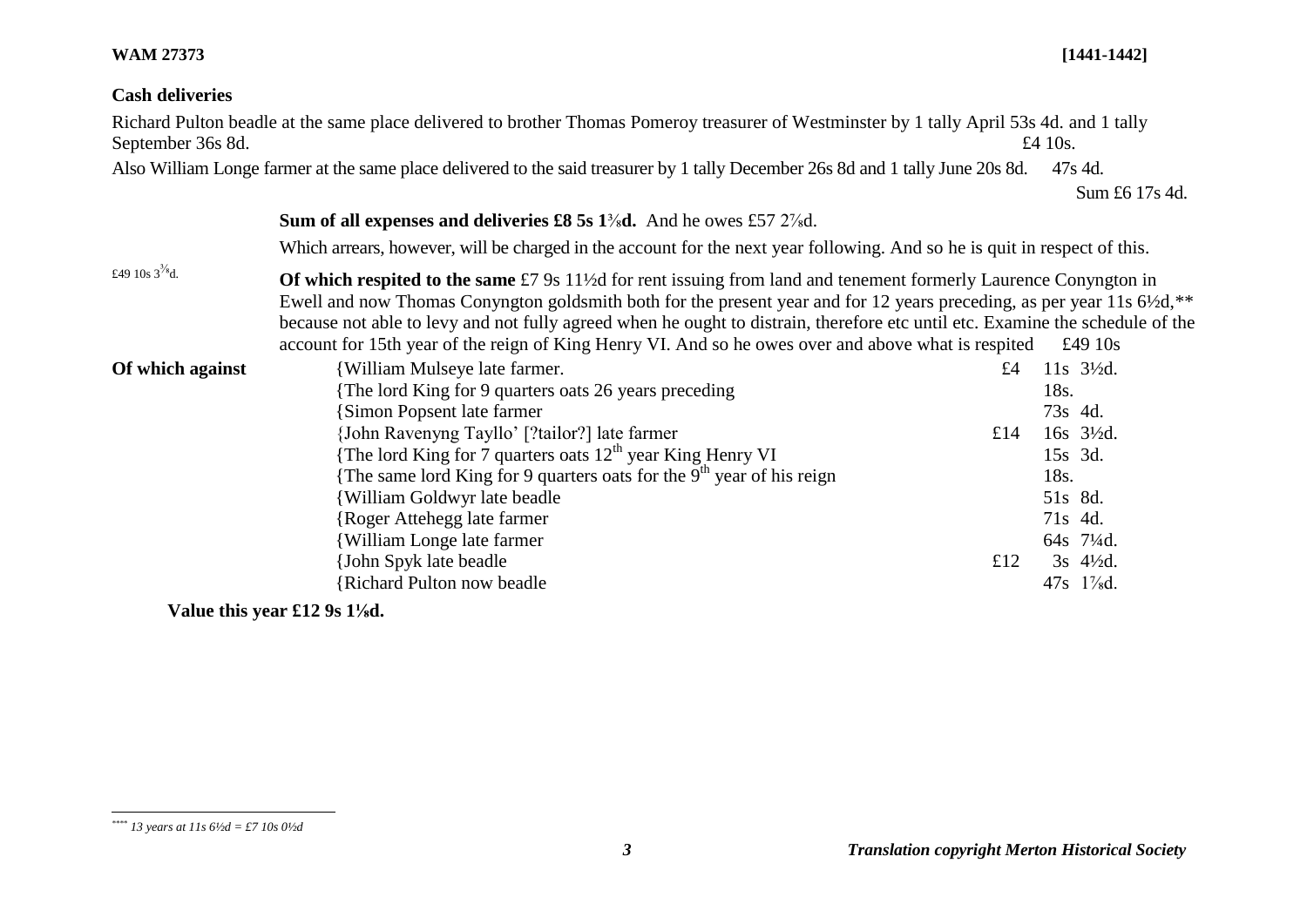# **DORSE.**

| Wheat                    | Of the remaining, 12 quarters 3 bushel by struck measure. For farm of the demesne of the manor leased to W Longe now farmer for a term of<br>[blank] years, this year the $3rd$ , 6 quarters, the eighth bushel heaped. For heaped measure for the same 1½ bushels. And note that he did not<br>pay farm for 2 years preceding because he pays the said farm for the preceding year, viz $1st$ year, in the year following after the end of his<br>term is complete, by agreement. Sum 18 quarters 4½ bushels. |
|--------------------------|----------------------------------------------------------------------------------------------------------------------------------------------------------------------------------------------------------------------------------------------------------------------------------------------------------------------------------------------------------------------------------------------------------------------------------------------------------------------------------------------------------------|
|                          | Of which delivered to the keeper of the granary at Westminster by 1 tally 3 quarters 3 pecks, the eighth bushel heaped. For heaped measure<br>for the same 3 pecks. In sale as within 2 quarters 7 bushels 1 peck. For heaped measure for the same 3 pecks. And there remain 12 quarters 3<br>bushels wheat by struck measure in the hands of W Longe now farmer over and above farm for the year.                                                                                                             |
| <b>Peas</b>              | Of the remaining, 8 quarters 2 bushels. And there remain 8 quarters 2 bushels peas by struck measure in the hands of the aforesaid farmer.                                                                                                                                                                                                                                                                                                                                                                     |
| <b>Barley</b>            | Of the remaining, 14 quarters 3½ bushels by struck measure. For farm of the demesne leased to W Longe the abovesaid farmer 7 quarters, the<br>eighth bushel heaped. For heaped measure for the same 1 bushel 3 pecks. And note that he did not pay farm the first year of his farm because<br>he pays the next year following after the end of his term by agreement as appears under the heading Wheat above. Sum 21 quarters 5 bushels<br>1 peck.                                                            |
|                          | Of which delivered to the keeper of the granary at Westminster nothing. In sale as within 7 quarters, the eighth bushel heaped. For heaped<br>measure for the same 1 bushel 3 pecks. And there remain 14 quarters 3½ bushels barley by struck measure in the hands of the aforesaid<br>farmer.                                                                                                                                                                                                                 |
| Oats<br>note             | Of the remaining, 27 quarters 4½ bushels struck. For farm of the demesne leased to the aforesaid W Longe now farmer, over and above wheat<br>and barley above 14 quarters, the eighth bushel heaped. For heaped measure for the same 3½ bushels. And note that he did not pay farm for<br>the first year of his farm because he pays in the year next following after the end of his term by agreement as appears above under the                                                                              |
|                          | headings Wheat and Barley etc. Sum 42 quarters.                                                                                                                                                                                                                                                                                                                                                                                                                                                                |
|                          | Of which in sale as within 14 quarters, the eighth bushel heaped. For heaped measure for the same 3½ bushels. And there remain 27 quarters<br>4½ bushels oats by struck measure in the hands of the aforesaid farmer over and above farm for the year.                                                                                                                                                                                                                                                         |
| <b>Geese</b>             | Of the remaining, 6, of which 1 gander, 4 breeding females, 1 gosling of issue. And there remain 6 geese in the hands of the aforesaid farmer,<br>of which 1 gander and 4 breeding females and 1 gosling of issue.                                                                                                                                                                                                                                                                                             |
| <b>Capons</b>            | Of head-penny/chevage of John atte Hegge the lord's serf 2. And sold as within. And it balances.                                                                                                                                                                                                                                                                                                                                                                                                               |
| <b>Cocks and</b><br>hens | Of rent at Christmas 4 cocks and 6 hens. Sum 10. And sold as within. And it balances.                                                                                                                                                                                                                                                                                                                                                                                                                          |